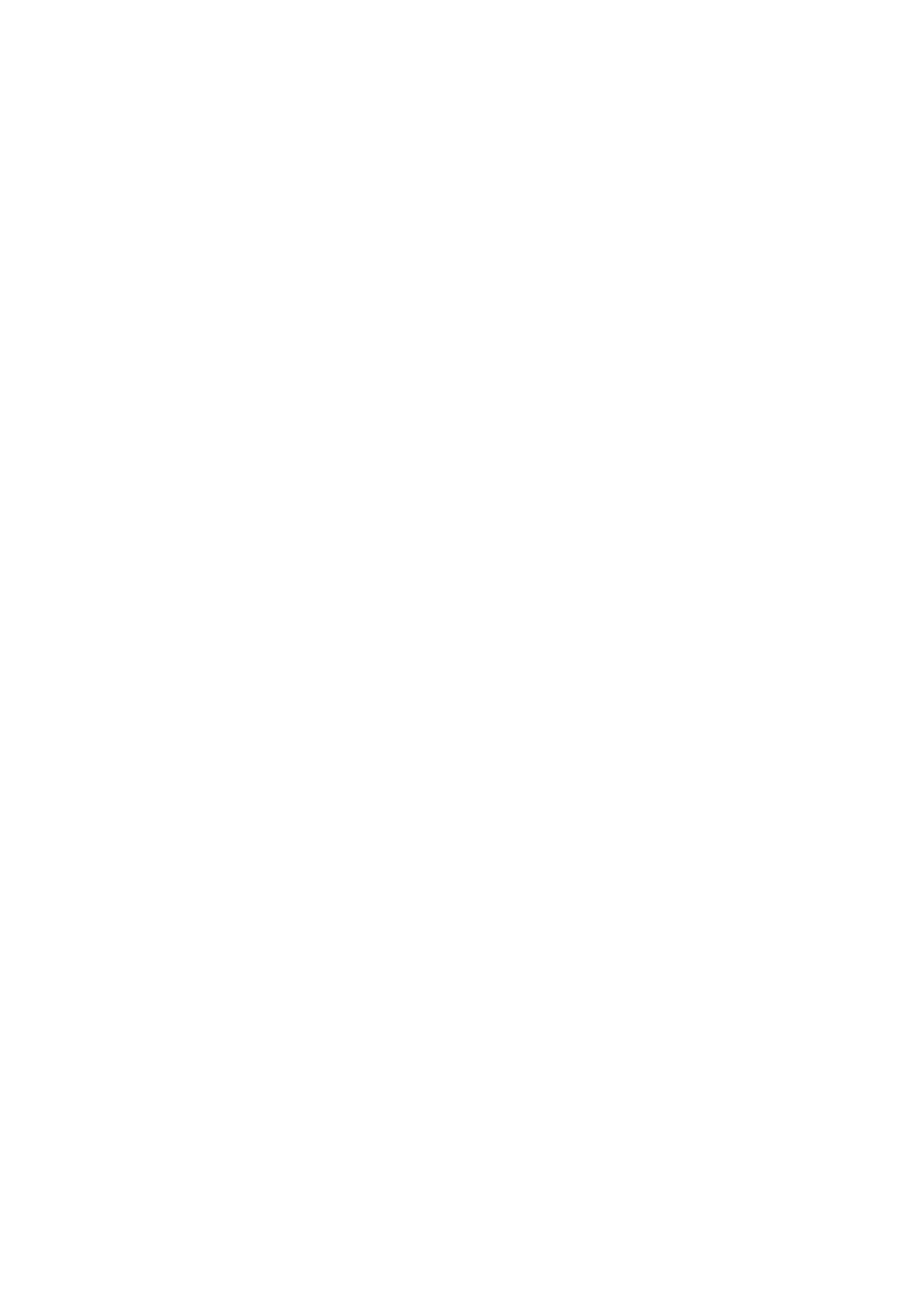#### **A. Essential Educational items for students**

Attached is a list of items that the school purchases from Winc School Supplier for your child to individually own and use. (supplied on first day when fees have been paid)

| <b>PREP</b>                                                                              | Cost    |
|------------------------------------------------------------------------------------------|---------|
| <b>Stationery Pack includes:</b>                                                         |         |
| Writer's/Reader's Workshop Books, Ruler, Sharpener, Crayons, Scrap Books, Pencils,       |         |
| Exercise Books, Clip Board, Coloured Pencils, Eraser, Glue Stick, Purple Pen, Whiteboard |         |
| Marker, Display Books, Colby Pockets, Earphones                                          |         |
| <b>TOTAL</b>                                                                             | \$82.00 |

| Year 1                                                                                     | Cost    |
|--------------------------------------------------------------------------------------------|---------|
| <b>Stationery Pack includes:</b>                                                           |         |
| Sharpener, Writer's/Reader's Workshop Books, Ruler, Whiteboard Marker, Pens, Scrap         |         |
| Book, Glue Stick, Pencils, Exercise Books, Coloured Pencils, Fine Line Pen, Display Books, |         |
| Colby Pockets                                                                              |         |
| <b>TOTAL</b>                                                                               | \$45.00 |

| Year 2                                                                                      | Cost    |
|---------------------------------------------------------------------------------------------|---------|
| <b>Stationery Pack includes:</b>                                                            |         |
| Sharpener, Writer's/Reader's Workshop Books, Ruler, Whiteboard Marker, Pens, Scrap          |         |
| Books, Glue Stick, Pencils, Exercise Books, Coloured Pencils, Fine Line Pen, Display Books, |         |
| Colby Book                                                                                  |         |
| <b>TOTAL</b>                                                                                | \$53.00 |

| Year $3/4$                                                                                                                                                                                      | Cost    |
|-------------------------------------------------------------------------------------------------------------------------------------------------------------------------------------------------|---------|
| <b>Stationery Pack includes:</b>                                                                                                                                                                |         |
| Sharpener, Writer's/Reader's Workshop Books, Ruler, Whiteboard Marker, Pens, Scrap<br>Books, Glue Stick, Pencils, Exercise Books, Coloured Pencils, Fine Line Pen, Display Books,<br>Colby Book |         |
| <b>TOTAL</b>                                                                                                                                                                                    | \$35.00 |

| Years $5/6$                                                                                 | Cost    |
|---------------------------------------------------------------------------------------------|---------|
| <b>Stationery Pack includes:</b>                                                            |         |
| Sharpener, Writer's/Reader's Workshop Books, Ruler, Eraser, Connector Textas, Scrap         |         |
| Books, Glue Sticks, Pencils, Exercise Books, Coloured Pencils, Fine Line Pen, Pens, Display |         |
| Books, Colby Book                                                                           |         |
| <b>TOTAL</b>                                                                                | \$37.00 |

*All Students: Please supply your own/retain from last year: Book Bag & Ear Phones*

#### *B. Extra-Curricular Items and Activities*

*Anakie Primary School offers a range of items and activities that enhance or broaden the schooling experience of students and are above and beyond what the school provides in order to deliver the Curriculum. These are provided on a user-pays basis.*

*If you would like to purchase an item or activity for your child, please indicate on the table below and return this to the school by 31/1/2022.*

*Please NOTE – NOT Included in these charges are the following extra-curricular expenses:*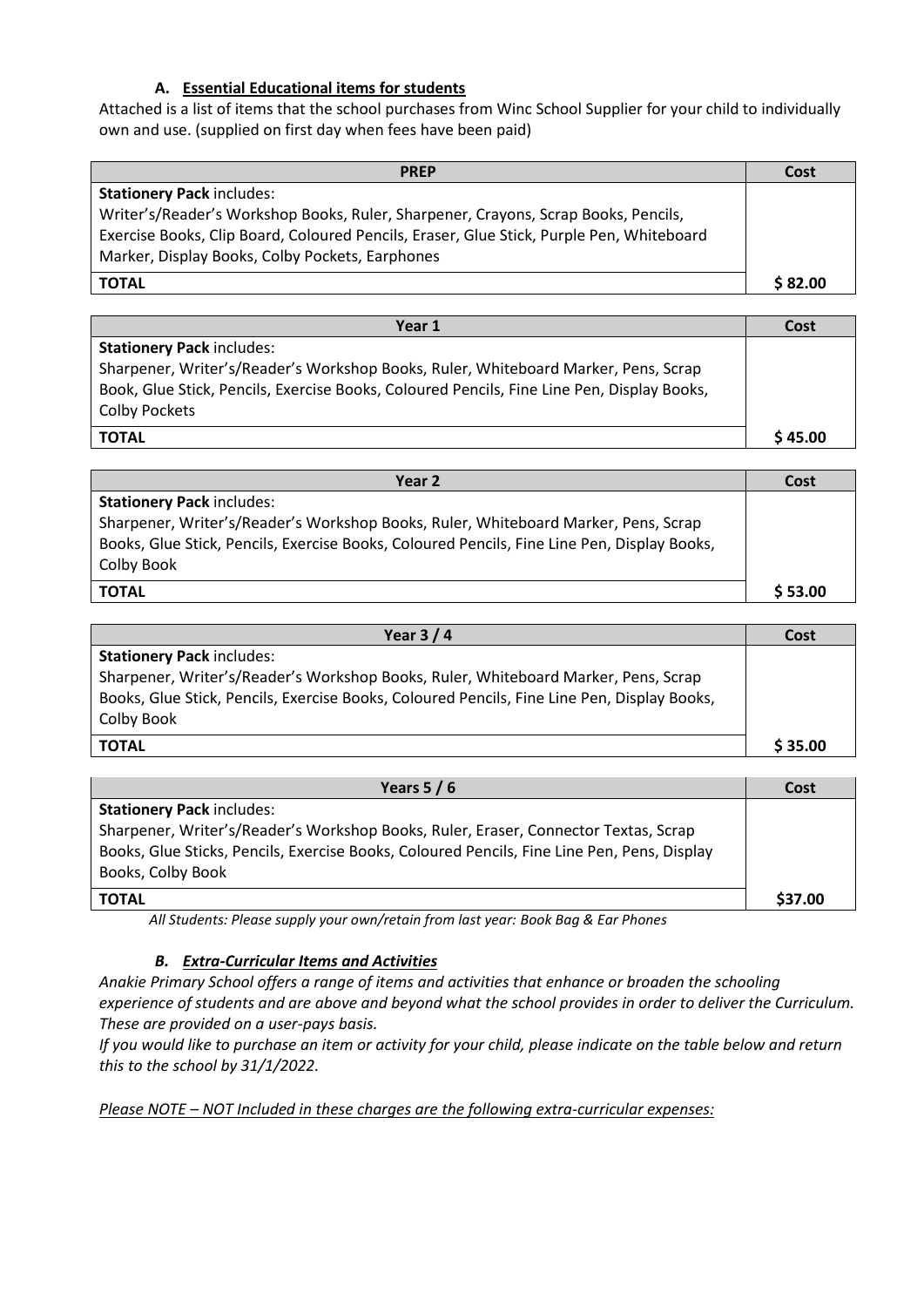| Grade P-6 Swimming Program (Term 1, 2022)                  | $$52.00*$             |
|------------------------------------------------------------|-----------------------|
| 2021 Credit applied to family accounts if paid in 2021.    |                       |
| P/1/2 Sleepobver                                           | $$2.00*$              |
| CAMPING Program - Year 3-6                                 | $$240-$370*$          |
| Somers (regional Year 5 camp if places available)          | $$260.00*$            |
| Next Level Sports Carnivals - as progress to higher levels | \$ <sub>various</sub> |

*(\*Approximate costs based on 2019/2020 figures are provided as a guide)*

### *Financial Support for Families:*

*Anakie Primary School* understands that some families may experience financial difficulty and offers a range of support options, including:

- the Camps, Sports and Excursions Fund
- Conveyance Allowance applications
- State Schools relief applications

For a confidential discussion about accessing these services, or if you would like to discuss alternative payment arrangements, contact: *Toni Scott, Principal or Karen Popple, Business Manager on* Ph: 03 5284 1291 | Email: [Anakie.ps@education.vic.gov.au](mailto:Anakie.ps@education.vic.gov.au)

#### *Payment methods: REGULAR PART PAYMENTS / PRE PAYMENTS*

Making regular payments can greatly assist parents with spreading payment costs throughout the year. It may be as small as \$20 per week or a \$50 per fortnight amount. Any spare money can be put on your account at any time. For example, you may wish to make small prepayments for the swimming program from the beginning of the year. Prepayments can be made by:

| <b>Payment Option</b>                         | <b>Explanation</b>                                                                                                  | How to set this up                                                                                                                       |
|-----------------------------------------------|---------------------------------------------------------------------------------------------------------------------|------------------------------------------------------------------------------------------------------------------------------------------|
| <b>B</b> Pay<br>(Preferred Payment<br>Option) | Listed on your statement $-$ see the office for a<br>copy.<br>BPay Biller Code - 87361                              | Either send a note in stating where BPay<br>is to be allocated. If this is not received<br>by the end of the month and does not<br>match |
| Direct Debit into the                         | CBA - Corio                                                                                                         |                                                                                                                                          |
| School Bank                                   | Anakie Primary School Official Account                                                                              | <b>BSB: 063-523</b>                                                                                                                      |
|                                               | Please use Surname and details                                                                                      | <b>ACCOUNT: 1011 6497</b>                                                                                                                |
| Cash / Eftpos / Credit<br>Card/Cheque         | Cash or Cheques are paid directly into the office or<br>in an envelope.<br>EFTPOS is also available at front office | Payment envelopes are available at the<br>front office counter. Payment can be<br>made over the phone using a credit card<br>also.       |

*NOTE:*

- All part and prepayments are receipted against the Family Account and then allocated off fees as needed.
- Payment envelopes are available from the office, pick them up or put a note in your child's diary and we'll send some home.
- Any questions please do not hesitate to ask questions at the front office or with the Principal.

#### *Refunds:*

*Parent requests for refunds are subject to the discretion of the school and made on a case-by-case basis. A credit to the family account is initially applied. Refunds will be provided where the school deems it is reasonable and fair to do so, taking into consideration whether a cost has been incurred, the Department's Parent Payment Policy and Guidance, Financial Help for Families Policy and any other. Option for a credit to the family account is initially applied.*